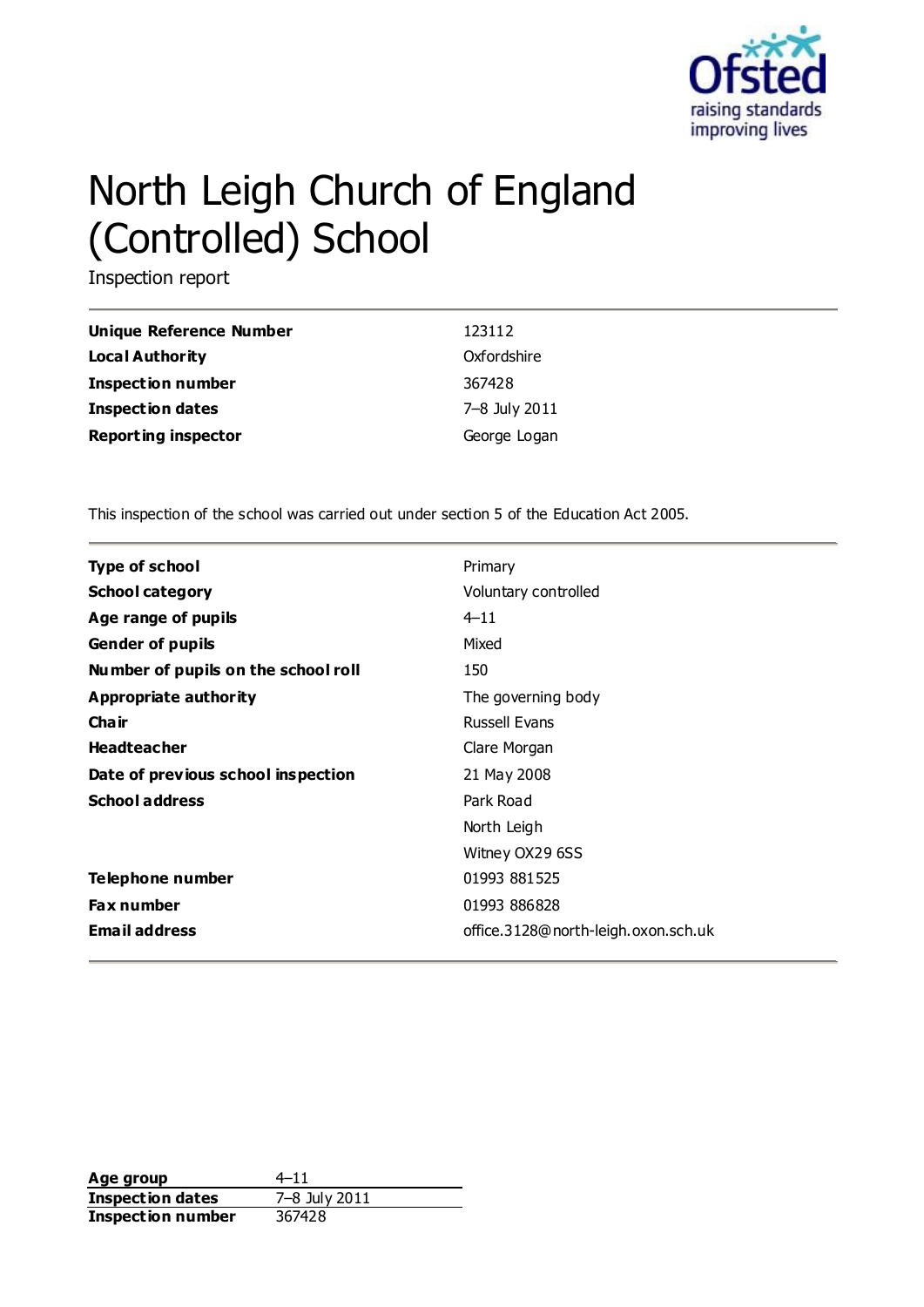The Office for Standards in Education, Children's Services and Skills (Ofsted) regulates and inspects to achieve excellence in the care of children and young people, and in education and skills for learners of all ages. It regulates and inspects childcare and children's social care, and inspects the Children and Family Court Advisory Support Service (Cafcass), schools, colleges, initial teacher training, work-based learning and skills training, adult and community learning, and education and training in prisons and other secure establishments. It assesses council children's services, and inspects services for looked after children, safeguarding and child protection.

Further copies of this report are obtainable from the school. Under the Education Act 2005, the school must provide a copy of this report free of charge to certain categories of people. A charge not exceeding the full cost of reproduction may be made for any other copies supplied.

If you would like a copy of this document in a different format, such as large print or Braille, please telephone 0300 123 4234, or email **[enquiries@ofsted.gov.uk](mailto:enquiries@ofsted.gov.uk)**.

You may copy all or parts of this document for non-commercial educational purposes, as long as you give details of the source and date of publication and do not alter the documentation in any way.

To receive regular email alerts about new publications, including survey reports and school inspection reports, please visit our website and go to 'Subscribe'.

Royal Exchange Buildings St Ann's Square Manchester M2 7LA T: 0300 123 4234 Textphone: 0161 618 8524 E: **[enquiries@ofsted.gov.uk](mailto:enquiries@ofsted.gov.uk)**

W: **[www.ofsted.gov.uk](http://www.ofsted.gov.uk/)**

© Crown copyright 2011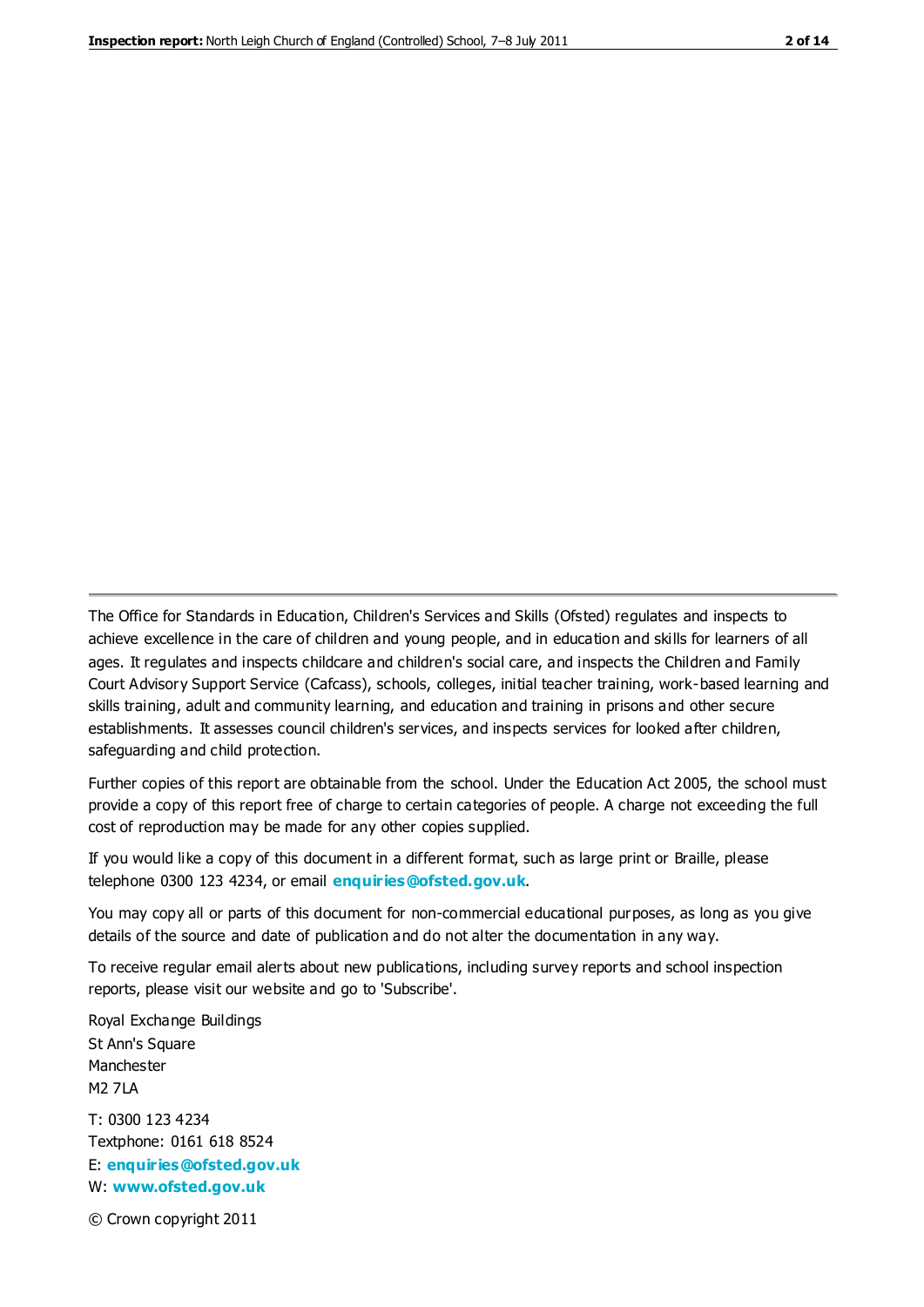## **Introduction**

This inspection was carried out by two additional inspectors. They visited nine lessons taught by six different members of staff. Inspectors held meetings with the Chair of the Governing Body and two other governors, and with staff and pupils. They looked at pupils' work, records of their progress, teachers' lesson planning, playtime activities and the school's documentation, which included records of teaching and the main improvement plan. Responses to inspection questionnaires completed by staff, pupils and by 73 parents and carers were also considered.

The inspection team reviewed many aspects of the school's work. It looked in detail at a number of key areas.

- The accuracy of the school's evaluation of pupils' starting points, the consistency of progress which pupils make and the current levels of attainment of pupils in Years 2 and 6.
- The extent to which staff use assessment information effectively to plan challenging work to enable all pupils to make good progress.
- The effectiveness of senior leaders and managers, the governing body and subject leaders in developing the school's capacity to make improvements.

## **Information about the school**

North Leigh Church of England School is smaller than the majority of primary schools. The school serves a predominantly White British community, with few minority ethnic groups represented. Most children who enter the Reception class have attended the voluntary pre-school located in the school grounds. There are no pupils at an early stage of learning to speak English as an additional language. The proportion of pupils with special educational needs and/or disabilities is broadly average. Most of these have moderate learning difficulties. However, the school has, in recent years, made provision for several pupils with profound learning needs. A low proportion of pupils are known to be eligible for free school meals.

The pre-school and the before- and after-school provision on the school premises are all independently managed and are subject to separate inspection.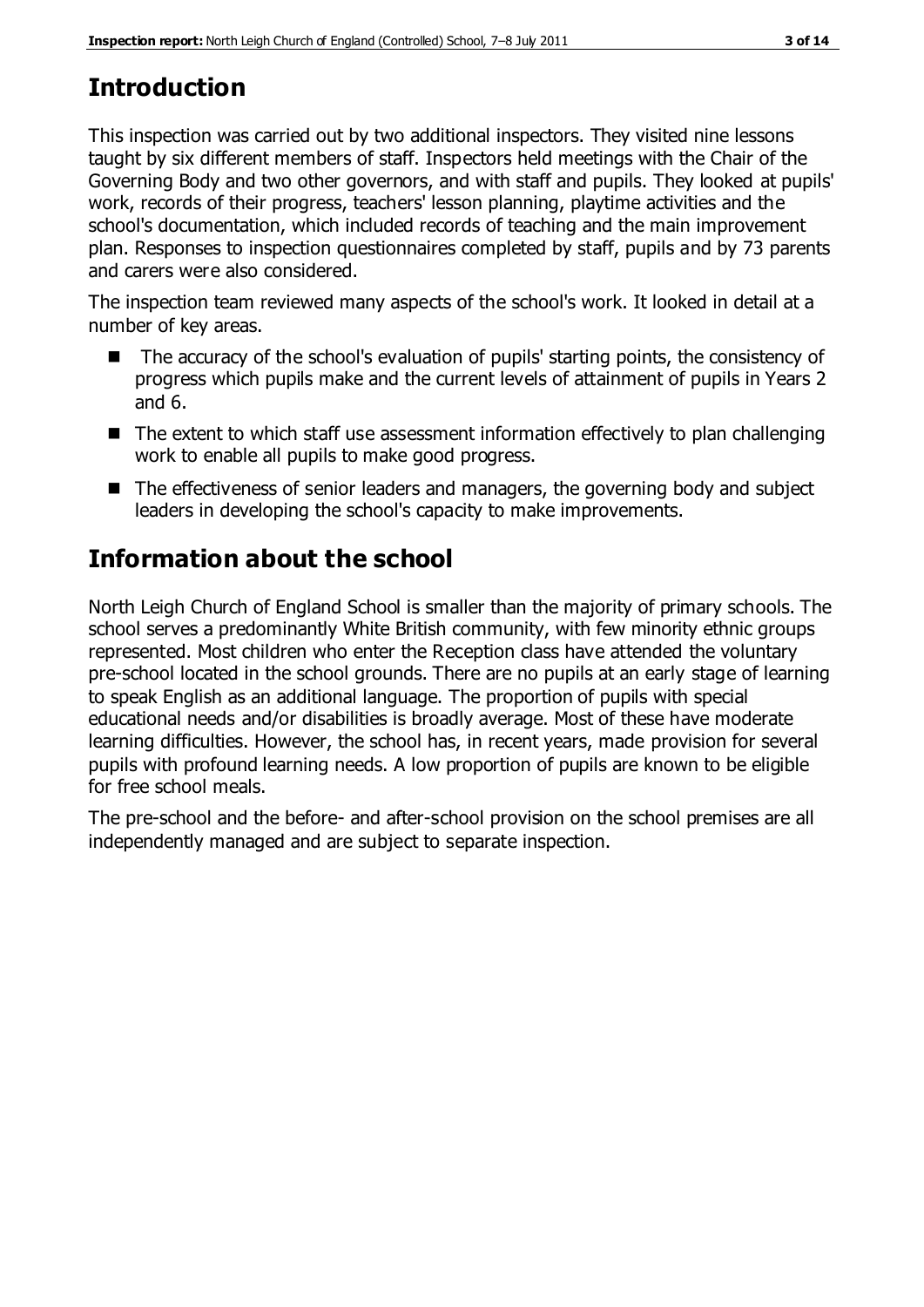## **Inspection judgements**

| Overall effectiveness: how good is the school? |  |
|------------------------------------------------|--|
|------------------------------------------------|--|

## **The school's capacity for sustained improvement 2**

## **Main findings**

North Leigh Church of England Primary School provides a good education. The commitment of the headteacher and the increasingly effective governing body has underpinned significant improvement in the last two years. Partnerships with parents and carers are good. Parents and carers have good opportunities to find out how better to support their children's learning. Pupils are cared for well. They greatly enjoy school and feel very safe there. Pupils are very well behaved and have positive attitudes to learning. Most pupils have a good understanding of healthy lifestyles, particularly diet, and actively participate in sport. Attendance is average.

Pupils' achievement and personal development are good. Children make good progress in developing their basic literacy and numeracy skills in Reception as a result of effective teaching and the good curriculum. Pupils' progress in Years 1 to 6 has improved significantly during the last two years because an increasing proportion of teaching is good. Although data on achievement at the end of Year 6 in the last school year were skewed by the low number of pupils, and their diverse needs, most made good progress. With the focus on improving outcomes in mathematics, progress has accelerated further in the current year. As a result, while attainment overall remains broadly average, it is now above average in both mathematics and reading. However, there has not been enough time to have the same impact on writing, where progress is not quite so consistent. This is the school's main focus for the next year. Reading has been a consistent strength of the school, with good progress leading to consistently good outcomes. The school has a welldeveloped system of individual academic targets, while teachers' marking generally provides pupils with clear guidance as to the next steps in learning. Despite mostly good teaching, however, there has not been enough focus on the quality and presentation of pupils' written work.

Good extra-curricular and enrichment provision contributes well to pupils' good personal development. Gifted and talented pupils increasingly benefit from the opportunities provided by the local cluster of schools and from the good partnerships with local secondary schools. Pupils with special educational needs and/or disabilities are effectively supported and make increasingly good progress.

The governing body has a good understanding of its role, constantly evaluates its own effectiveness and routinely holds school leaders to account. The governing body ensures that safeguarding procedures are good in most respects. School self-evaluation is thorough and generally accurate, although the evaluation of children's skills on entry is overly negative. The school has good capacity for improvement because there is a strong shared commitment, school leaders have a convincing record of past success and there is a clear determination to sustain improvement.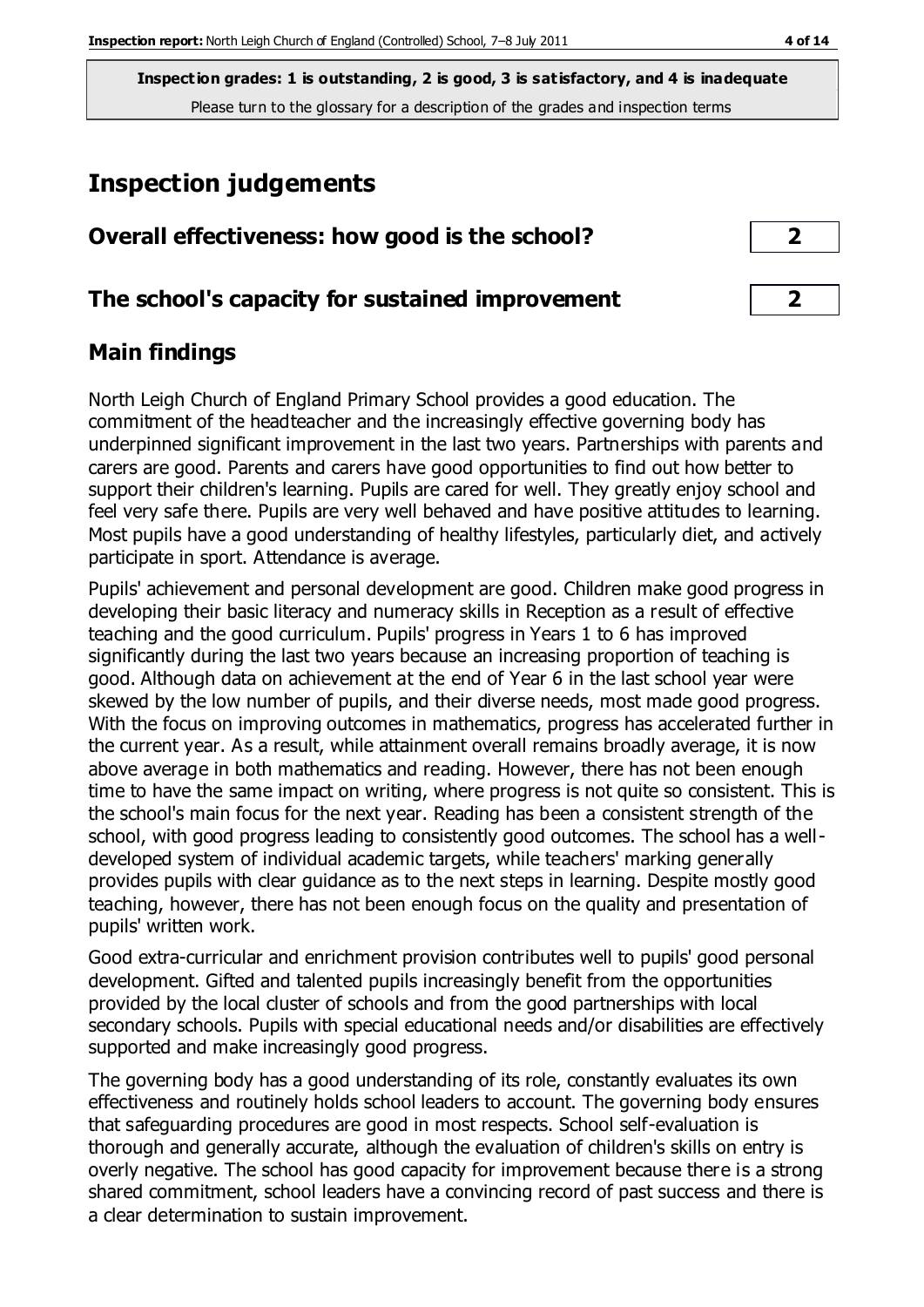#### **What does the school need to do to improve further?**

- Ensure that pupils continue to make the accelerated progress evident in recent terms so that standards are progressively raised by the end of Year 6, particularly in writing.
- Ensure that teachers have significantly higher expectations of the quality and presentation of pupils' written work.

#### **Outcomes for individuals and groups of pupils 2**

Attainment on entry to Reception is slightly below age-related expectations, especially in reading and writing. Learning across the school has improved, particularly in mathematics, as a result of initiatives to improve the consistency and effectiveness of teaching and support, to raise expectations and to ensure that activities are matched well to the needs of different groups. Support staff have been given additional training to enable them to support more effectively pupils with special educational needs and/or disabilities.

With more effective teaching, progress has accelerated in the last two years and this has had a positive impact on attainment in mathematics and reading, where outcomes are now above average. Where planning is sharply focused on pupils' needs, learning is generally good. In a successful, briskly paced, mixed Year 5/6 mathematics lesson on data handling, planning took account of the wide range of needs in the class. Very challenging extension activities were provided for the most- able Year 6 pupils. However, in another mathematics lesson for younger pupils, learning was much less rapid, because the moreable pupils found the task too easy, leading to some restlessness. A Year 4/5 music lesson took learning forward successfully, partly because of the teacher's good subject knowledge, but also because of good provision for the wide range of pupils' existing skills. In general, outcomes are best when teachers build on pupils' enthusiasm for learning. This was evident in, for example, a successful geography lesson in Year 6, where good teaching stimulated enthusiastic discussion around important environmental issues.

Personal development outcomes, including behaviour, are good. Pupils have good social skills and treat each other and adults with courtesy. The school council gives pupils a good awareness of the democratic process. Older pupils take responsibility for those who are younger, acting as peer mediators. Good social skills and broadly average, but rapidly improving, attainment in basic skills ensure that pupils are satisfactorily prepared for later life. Their spiritual, moral, social and cultural development is good. Several international links, developed through a project designed to bring schools from different countries in Europe together, contribute well to pupils' understanding of diversity. Local links, such as that with a city primary school, contribute to pupils' increased awareness of the challenges and opportunities of living in different social contexts.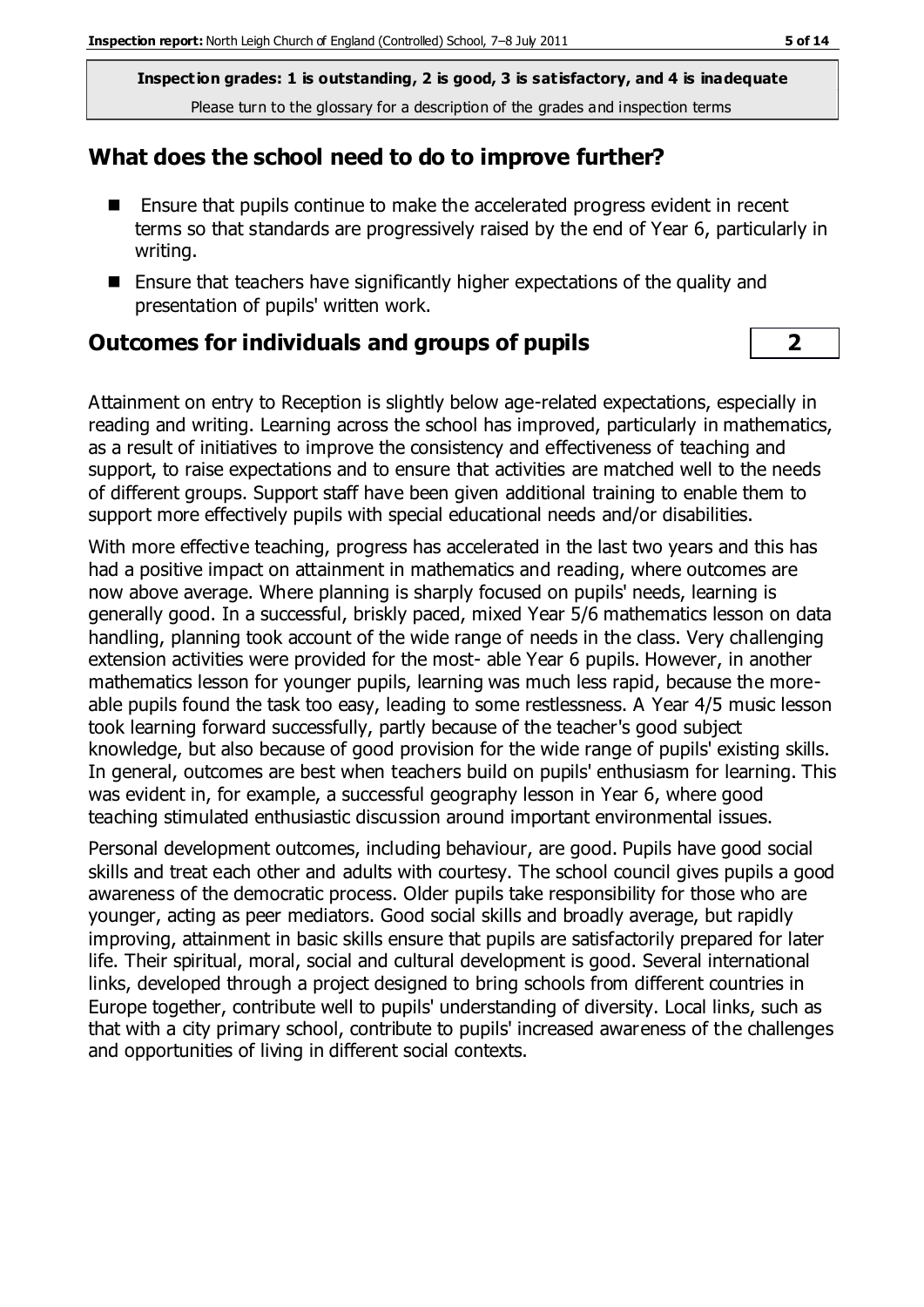**Inspection grades: 1 is outstanding, 2 is good, 3 is satisfactory, and 4 is inadequate**

Please turn to the glossary for a description of the grades and inspection terms

These are the grades for pupils' outcomes

| Pupils' achievement and the extent to which they enjoy their learning                                                     | $\overline{\mathbf{2}}$ |
|---------------------------------------------------------------------------------------------------------------------------|-------------------------|
| Taking into account:<br>Pupils' attainment <sup>1</sup>                                                                   | 3                       |
| The quality of pupils' learning and their progress                                                                        | $\mathcal{P}$           |
| The quality of learning for pupils with special educational needs and/or disabilities<br>and their progress               | $\mathcal{P}$           |
| The extent to which pupils feel safe                                                                                      | 2                       |
| Pupils' behaviour                                                                                                         | $\overline{2}$          |
| The extent to which pupils adopt healthy lifestyles                                                                       | 2                       |
| The extent to which pupils contribute to the school and wider community                                                   | 2                       |
| The extent to which pupils develop workplace and other skills that will contribute to<br>their future economic well-being |                         |
| Taking into account:<br>Pupils' attendance <sup>1</sup>                                                                   | 3                       |
| The extent of pupils' spiritual, moral, social and cultural development                                                   | 2                       |

<sup>1</sup> The grades for attainment and attendance are: 1 is high; 2 is above average; 3 is broadly average; and 4 is low

## **How effective is the provision?**

Teaching and learning are good. Relationships are a strength and pupils are keen to learn. Staff make effective use of interactive whiteboards to enhance their teaching. They use good questioning techniques to probe and extend learning in lessons. The curriculum is generally adapted well for pupils with special educational needs and/or disabilities. The impact of support staff has been enhanced by recent specialist training in the teaching of mathematics. This has had a significant impact on the effectiveness of their work. Intensive work on assessment has brought much greater consistency of practice. Together with rigorous pupil progress meetings, this has contributed to pupils' improved progress. Individual learning targets have been identified for all pupils and these now have an increasing impact on pupils' learning. Although there are inconsistencies across subjects, pupils are mostly given guidance through marking and commentary as to the next steps in learning. Opportunities for pupils to evaluate their own work and that of others are well established in writing, less so in other subjects. Expectations of the quality of pupils' written work are, however, inconsistent and, in general, not high enough.

The restructured curriculum offers a generally good range of learning experiences, with an increasing impact on outcomes. The use of whole-school topics promotes cross-curricular skills effectively. Hands-on experiences, when planned for, extend pupils' thinking and development well. There are good opportunities for art, music, sport and physical development. Personal, social, health and citizenship education is carefully planned and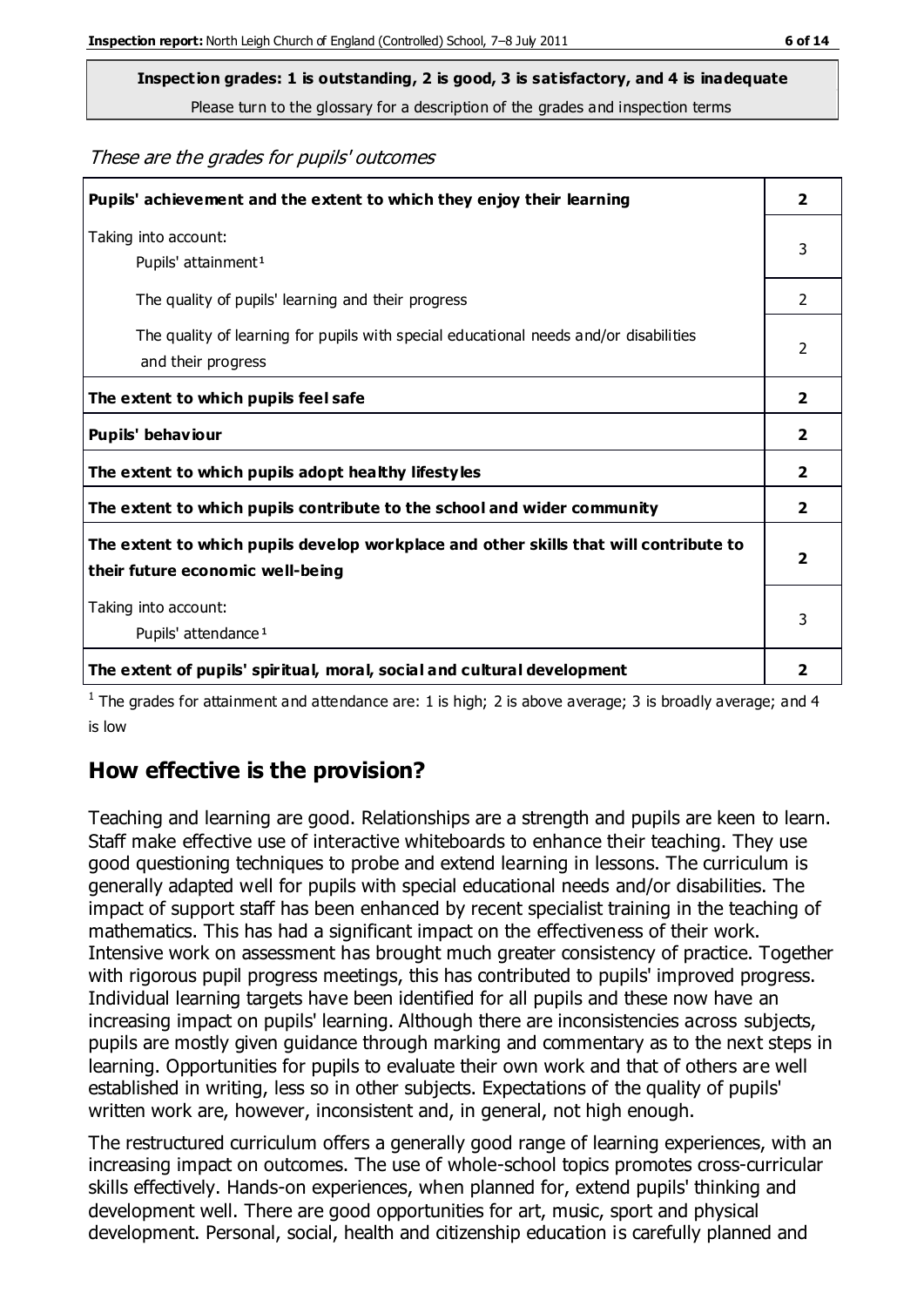## **Inspection grades: 1 is outstanding, 2 is good, 3 is satisfactory, and 4 is inadequate**

Please turn to the glossary for a description of the grades and inspection terms

impacts well on pupils' personal development. External partnerships, including those with local secondary and independent schools, contribute well to improving teachers' practice and extending pupils' learning. A good range of special events, visits, enrichment activities and good extra-curricular provision all make a significant contribution to pupils' learning and enjoyment. They also contribute to pupils' good spiritual, moral, social and cultural development. Provision for able pupils is increasingly enhanced through activities arranged by the local group of schools.

All staff are responsive to pupils' needs. Transition arrangements are planned well, particularly in supporting pupils identified as potentially vulnerable. The school works effectively with support agencies. There is consistently good practice, as seen in several case studies, in supporting the health, social and behavioural needs of pupils in challenging circumstances.

These are the grades for the quality of provision

| The quality of teaching                                                                                    |  |
|------------------------------------------------------------------------------------------------------------|--|
| Taking into account:<br>The use of assessment to support learning                                          |  |
| The extent to which the curriculum meets pupils' needs, including, where relevant,<br>through partnerships |  |
| The effectiveness of care, guidance and support                                                            |  |

## **How effective are leadership and management?**

The headteacher's purposeful leadership is rigorously focused on school improvement. Accurate school self-evaluation is appropriately reflected in the priorities identified in the school development plan. The headteacher's efforts are recognised by parents and carers who feel that the school is on the right track. In order to support more rapid improvement in the current year, the headteacher and governing body have deployed available resources creatively through engaging high quality external support to work alongside school leaders, targeting pupil progress and the need to raise attainment more rapidly in mathematics and writing, while sustaining the school's existing strengths. This decision has been well founded, with clear evidence of significantly improved progress and rising attainment.

Together, the staff form an enthusiastic team. In a relatively small, but growing, school, much has depended on the commitment of the headteacher. With new appointments for the next school year, a restructured senior leadership team is emerging. The roles of key subject leaders in monitoring progress and checking the quality of teaching and learning in their areas of responsibility are well established. Well-structured tracking systems have been put in place to monitor pupils' progress. Equality of opportunity is good. Pupils with special educational needs and/or disabilities have increasingly well-targeted support and most now make good progress.

Governance has improved significantly since the last inspection. Governors have defined responsibilities and are more visible in school while carrying these out. Statutory responsibilities are met. The governing body monitors all aspects of health and safety and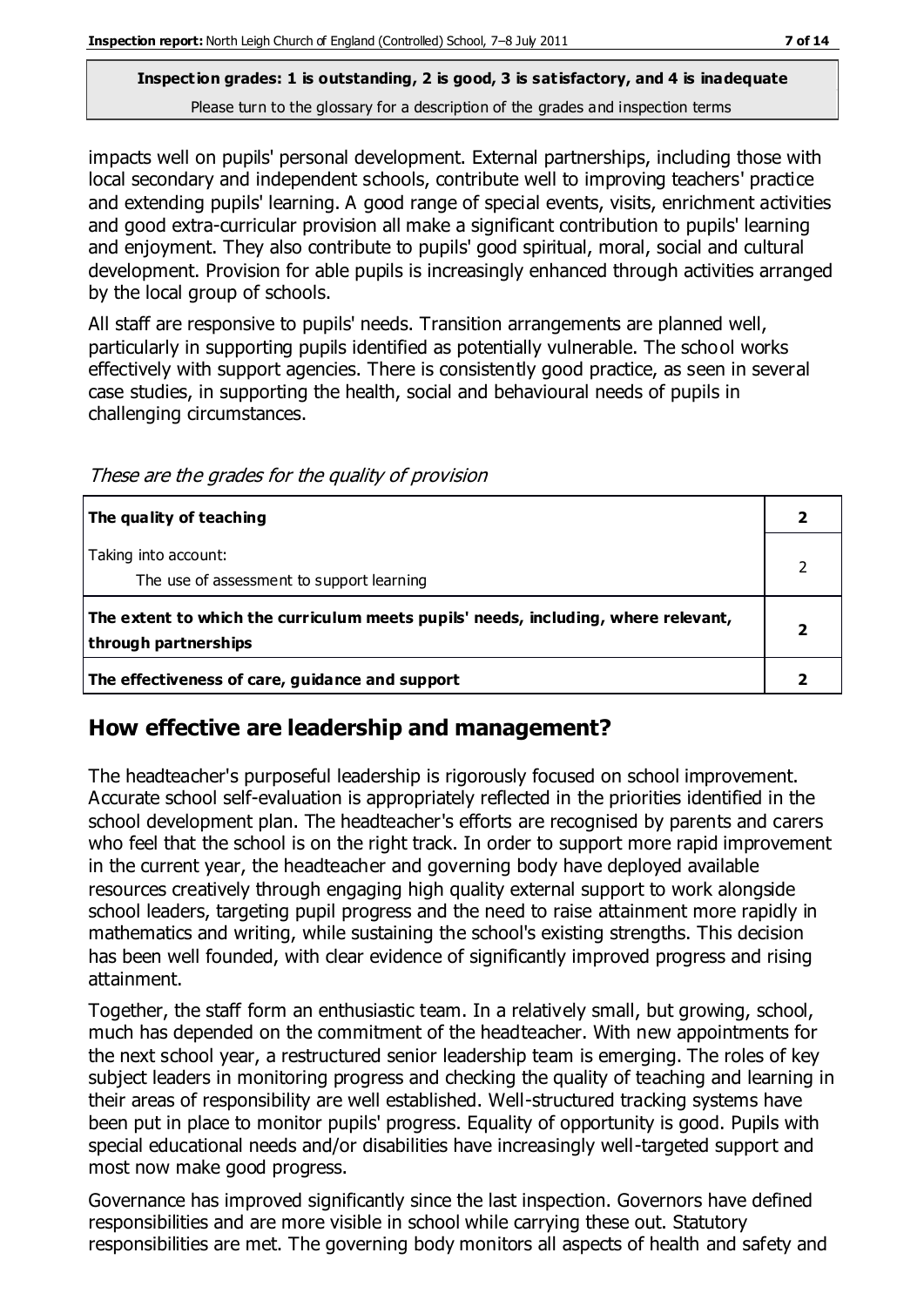safeguarding procedures are good. Governors' knowledge and skills in the interpretation of school performance data are good and they have a realistic and accurate view of the school's current performance and effectiveness.

The school works well with parents and carers, whose views are regularly sought and acted upon. Links and partnerships with agencies ensure good support for pupils who have specific needs. Community cohesion is effectively promoted in relation to diverse faiths and lifestyles through the curriculum and effective links with local and international schools.

| The effectiveness of leadership and management in embedding ambition and driving<br><i>improvement</i>                                                           |                         |
|------------------------------------------------------------------------------------------------------------------------------------------------------------------|-------------------------|
| Taking into account:<br>The leadership and management of teaching and learning                                                                                   | 2                       |
| The effectiveness of the governing body in challenging and supporting the<br>school so that weaknesses are tackled decisively and statutory responsibilities met | $\overline{\mathbf{2}}$ |
| The effectiveness of the school's engagement with parents and carers                                                                                             | $\mathbf{2}$            |
| The effectiveness of partnerships in promoting learning and well-being                                                                                           | $\mathbf{2}$            |
| The effectiveness with which the school promotes equality of opportunity and tackles<br>discrimination                                                           | $\overline{\mathbf{2}}$ |
| The effectiveness of safeguarding procedures                                                                                                                     | $\overline{2}$          |
| The effectiveness with which the school promotes community cohesion                                                                                              | $\mathbf{2}$            |
| The effectiveness with which the school deploys resources to achieve value for money                                                                             | 2                       |

These are the grades for leadership and management

## **Early Years Foundation Stage**

Good induction arrangements, including home visits, establish an effective partnership with parents and carers and ensure that children feel safe. Children's welfare is a priority and they receive sensitive caring support. Children fully understand daily routines, behave well and build good relationships with adults and with other children. The indoor environment is attractive and generally well resourced. The outdoor area is adequately resourced for some areas of learning. However, it has few resources, such as wheeled toys or challenging climbing apparatus, to promote the development of children's gross motor skills.

Provision in the Early Years Foundation Stage is good. Good teaching of basic skills in literacy and numeracy enables reception children to make good progress in these areas. Ultimately, outcomes across most areas of learning are slightly above those expected on entry to Year 1. However, they are not quite as high in writing and reading as in the other elements. Focused adult-led activities, with support from a capable teaching assistant, ensure that children systematically develop their literacy and numeracy skills. Children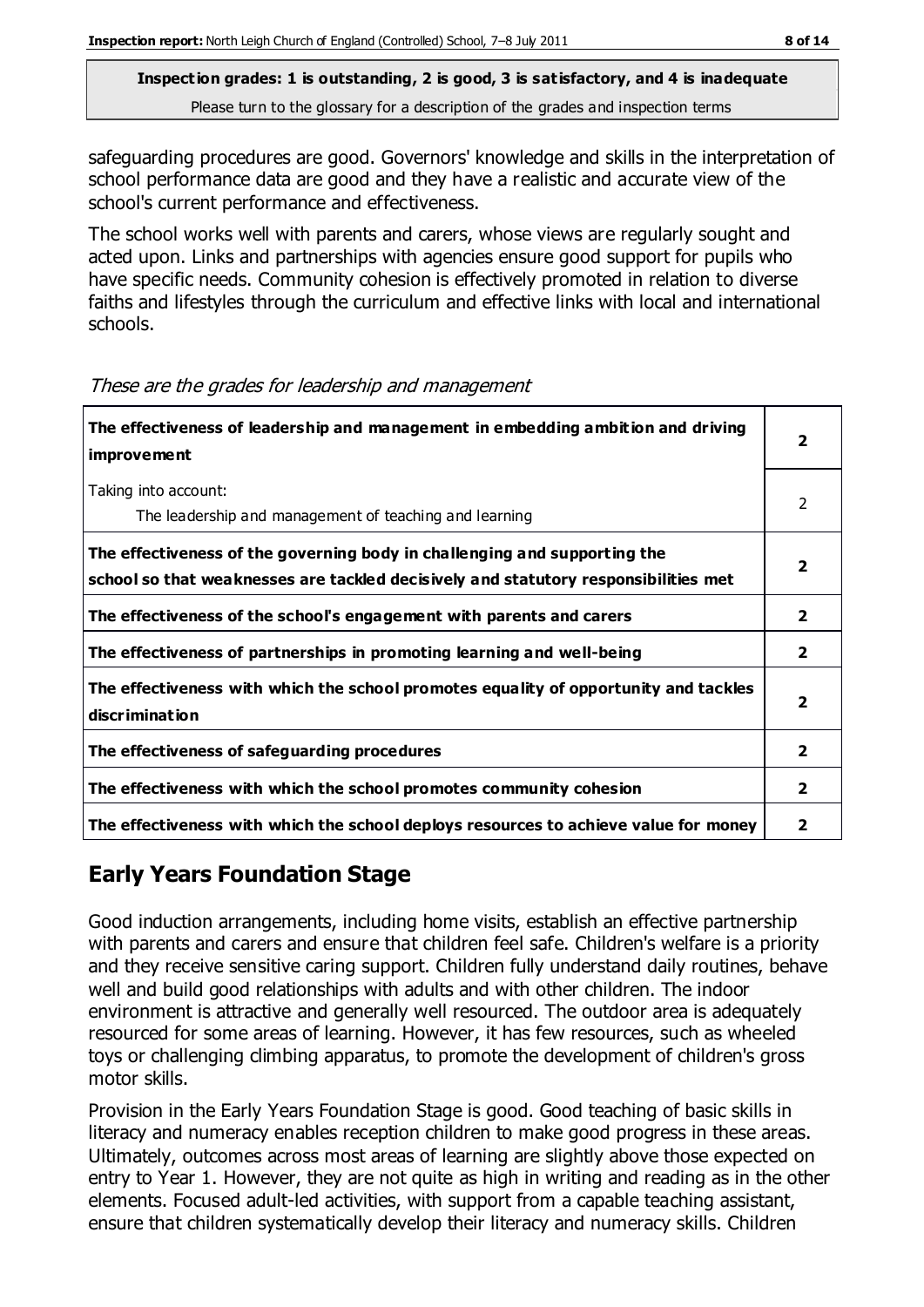frequently undertake practical activities indoors, with many opportunities to make choices and to take independent responsibility for their learning by initiating activities.

Although the school occasionally underestimates children's skills in initial assessments, ongoing assessment observations are thorough and provide an accurate picture of children's learning and attainment. The school has introduced learning journey files to track the progress of individual children and these are regularly shared with parents and carers. The leadership of the Early Years Foundation Stage is good.

These are the grades for the Early Years Foundation Stage

| Overall effectiveness of the Early Years Foundation Stage                             |  |
|---------------------------------------------------------------------------------------|--|
| Taking into account:<br>Outcomes for children in the Early Years Foundation Stage     |  |
| The quality of provision in the Early Years Foundation Stage                          |  |
| The effectiveness of leadership and management of the Early Years Foundation<br>Stage |  |

## **Views of parents and carers**

A relatively high proportion of parents and carers responded to the survey. The great majority of these are happy with the school and the care it provides for their children. Almost all feel that the school engages well with parents and carers, that their children enjoy school and that the school has made good progress in recent years. One said, 'I could not have chosen a better school to provide my son's education.' This sentiment was echoed by several parents and carers. Inspection findings very largely support parents' and carers' positive views. A few parents and carers raised concerns about pupils' behaviour. However, inspectors noted no behavioural issues in class or around the school and judged behaviour to be good. A few parents and carers were concerned about the frequency with which they received information about their children's progress. Inspectors found that the pattern of three parents' meetings per year, plus regular written reports, compares favourably with most schools. However, in response to the comments made, school leaders intend to re-examine their current strategy.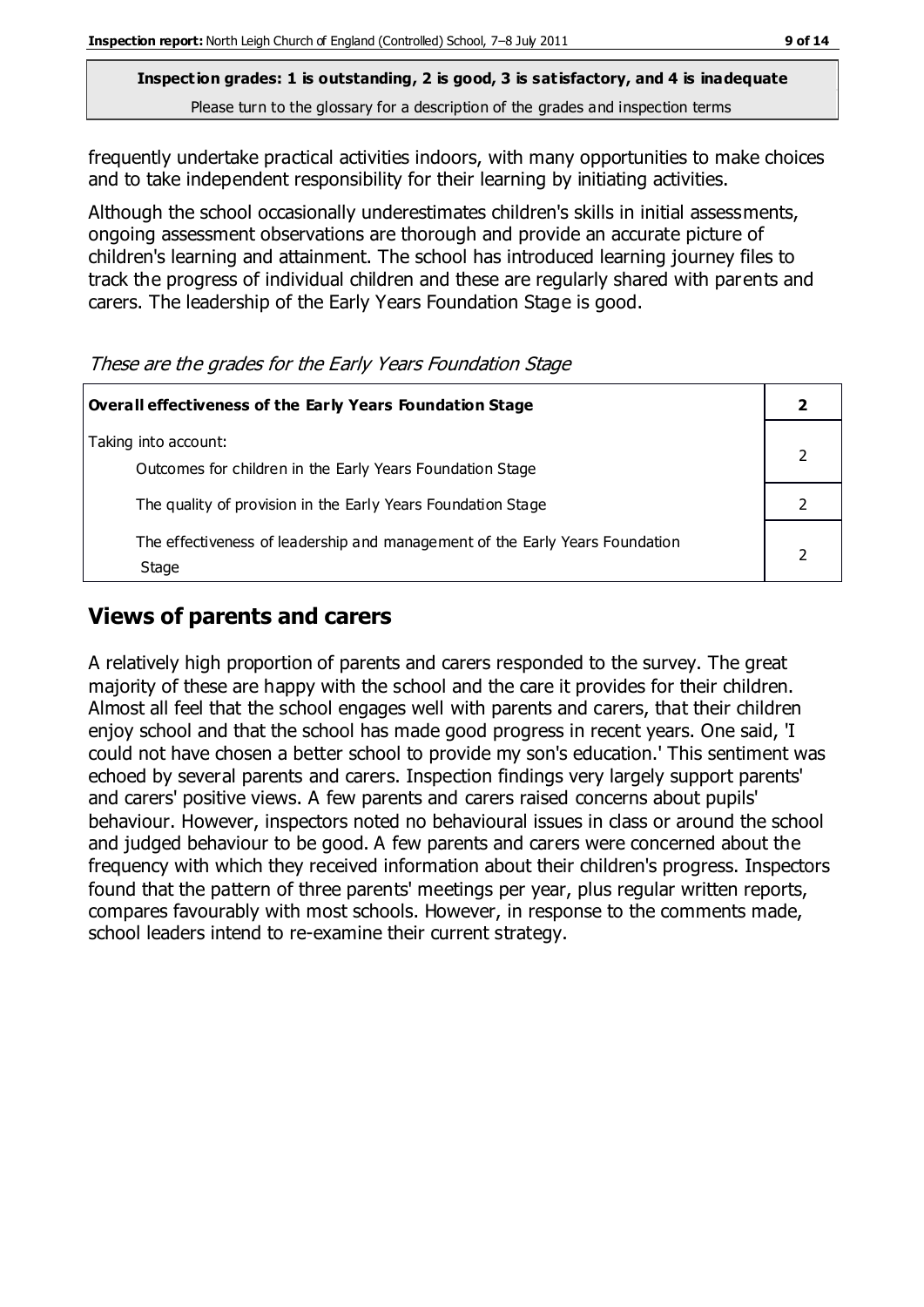#### **Responses from parents and carers to Ofsted's questionnaire**

Ofsted invited all the registered parents and carers of pupils registered at North Leigh Church of England (Controlled) School to complete a questionnaire about their views of the school.

In the questionnaire, parents and carers were asked to record how strongly they agreed with 13 statements about the school.

The inspection team received 73 completed questionnaires by the end of the on-site inspection. In total, there are 150 pupils registered at the school.

| <b>Statements</b>                                                                                                                                                                                                                                       | <b>Strongly</b><br>agree |               | Agree        |               | <b>Disagree</b> |                | <b>Strongly</b><br>disagree |               |
|---------------------------------------------------------------------------------------------------------------------------------------------------------------------------------------------------------------------------------------------------------|--------------------------|---------------|--------------|---------------|-----------------|----------------|-----------------------------|---------------|
|                                                                                                                                                                                                                                                         | <b>Total</b>             | $\frac{1}{2}$ | <b>Total</b> | $\frac{1}{2}$ | <b>Total</b>    | $\frac{0}{0}$  | <b>Total</b>                | $\frac{0}{0}$ |
| My child enjoys school                                                                                                                                                                                                                                  | 46                       | 63            | 27           | 37            | 0               | $\mathbf 0$    | $\mathbf 0$                 | $\mathbf 0$   |
| The school keeps my child<br>safe                                                                                                                                                                                                                       | 44                       | 60            | 29           | 40            | 0               | $\mathbf 0$    | $\mathbf 0$                 | $\mathbf 0$   |
| My school informs me about<br>my child's progress                                                                                                                                                                                                       | 22                       | 30            | 40           | 55            | 6               | 8              | $\mathbf 0$                 | $\mathbf 0$   |
| My child is making enough<br>progress at this school                                                                                                                                                                                                    | 25                       | 34            | 40           | 55            | 4               | 5              | $\mathbf 0$                 | $\mathbf 0$   |
| The teaching is good at this<br>school                                                                                                                                                                                                                  | 28                       | 38            | 40           | 55            | $\mathbf{1}$    | $\mathbf{1}$   | 0                           | $\mathbf 0$   |
| The school helps me to<br>support my child's learning                                                                                                                                                                                                   | 27                       | 37            | 37           | 51            | 6               | 8              | $\mathbf 0$                 | $\mathbf 0$   |
| The school helps my child to<br>have a healthy lifestyle                                                                                                                                                                                                | 28                       | 38            | 40           | 55            | 3               | $\overline{4}$ | $\mathbf 0$                 | $\mathbf 0$   |
| The school makes sure that<br>my child is well prepared for<br>the future (for example<br>changing year group,<br>changing school, and for<br>children who are finishing<br>school, entering further or<br>higher education, or entering<br>employment) | 30                       | 41            | 38           | 52            | $\mathbf 0$     | $\mathbf 0$    | $\mathbf 0$                 | $\mathbf 0$   |
| The school meets my child's<br>particular needs                                                                                                                                                                                                         | 26                       | 36            | 42           | 58            | $\mathbf{1}$    | $\mathbf{1}$   | $\mathbf 0$                 | $\mathbf 0$   |
| The school deals effectively<br>with unacceptable behaviour                                                                                                                                                                                             | 24                       | 33            | 37           | 51            | $\overline{7}$  | 10             | $\mathbf{1}$                | $\mathbf{1}$  |
| The school takes account of<br>my suggestions and concerns                                                                                                                                                                                              | 23                       | 32            | 40           | 55            | 5               | $\overline{7}$ | $\mathbf 0$                 | $\mathbf{0}$  |
| The school is led and<br>managed effectively                                                                                                                                                                                                            | 34                       | 47            | 33           | 45            | $\overline{4}$  | 5              | $\mathbf 0$                 | $\mathbf 0$   |
| Overall, I am happy with my<br>child's experience at this<br>school                                                                                                                                                                                     | 44                       | 60            | 27           | 37            | $\pmb{0}$       | $\mathbf 0$    | $\mathbf 0$                 | $\pmb{0}$     |

The table above summarises the responses that parents and carers made to each statement. The percentages indicate the proportion of parents and carers giving that response out of the total number of completed questionnaires. Where one or more parents and carers chose not to answer a particular question, the percentages will not add up to 100%.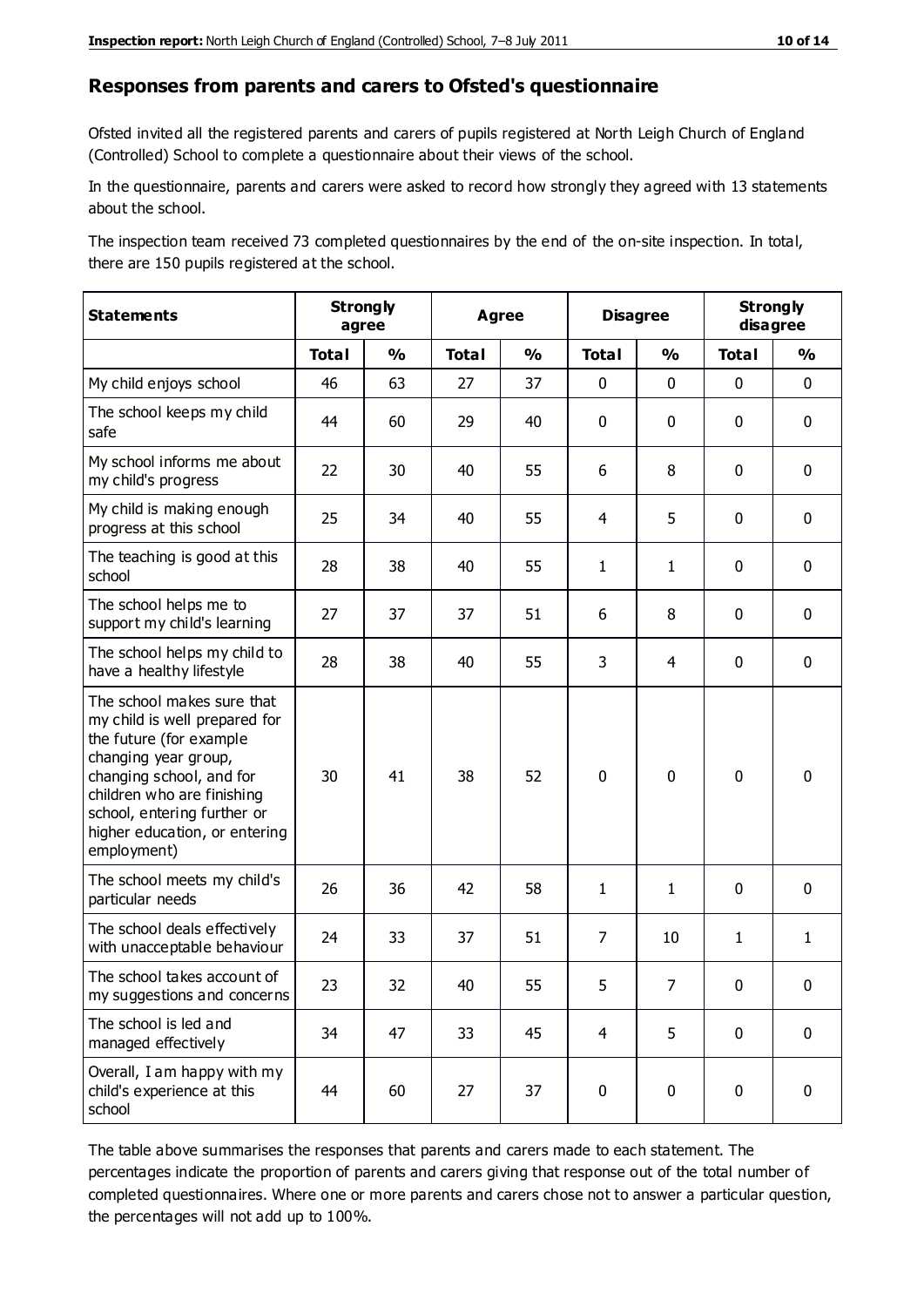## **Glossary**

| Grade   | <b>Judgement</b> | <b>Description</b>                                                                                                                                                                                                            |
|---------|------------------|-------------------------------------------------------------------------------------------------------------------------------------------------------------------------------------------------------------------------------|
| Grade 1 | Outstanding      | These features are highly effective. An outstanding school<br>provides exceptionally well for all its pupils' needs.                                                                                                          |
| Grade 2 | Good             | These are very positive features of a school. A school that<br>is good is serving its pupils well.                                                                                                                            |
| Grade 3 | Satisfactory     | These features are of reasonable quality. A satisfactory<br>school is providing adequately for its pupils.                                                                                                                    |
| Grade 4 | Inadequate       | These features are not of an acceptable standard. An<br>inadequate school needs to make significant improvement<br>in order to meet the needs of its pupils. Ofsted inspectors<br>will make further visits until it improves. |

## **What inspection judgements mean**

## **Overall effectiveness of schools**

|                       | Overall effectiveness judgement (percentage of schools) |      |                     |                   |
|-----------------------|---------------------------------------------------------|------|---------------------|-------------------|
| <b>Type of school</b> | <b>Outstanding</b>                                      | Good | <b>Satisfactory</b> | <b>Inadequate</b> |
| Nursery schools       | 46                                                      | 48   | 6                   |                   |
| Primary schools       | 6                                                       | 47   | 40                  | 7                 |
| Secondary schools     | 12                                                      | 39   | 38                  | 11                |
| Sixth forms           | 13                                                      | 42   | 41                  | 3                 |
| Special schools       | 28                                                      | 49   | 19                  | 4                 |
| Pupil referral units  | 14                                                      | 45   | 31                  | 10                |
| All schools           | 10                                                      | 46   | 37                  |                   |

New school inspection arrangements were introduced on 1 September 2009. This means that inspectors now make some additional judgements that were not made previously.

The data in the table above are for the period 1 September 2010 to 31 December 2010 and are consistent with the latest published official statistics about maintained school inspection outcomes (see **[www.ofsted.gov.uk](http://www.ofsted.gov.uk/)**).

The sample of schools inspected during 2010/11 was not representative of all schools nationally, as weaker schools are inspected more frequently than good or outstanding schools.

Percentages are rounded and do not always add exactly to 100.

Sixth form figures reflect the judgements made for the overall effectiveness of the sixth form in secondary schools, special schools and pupil referral units.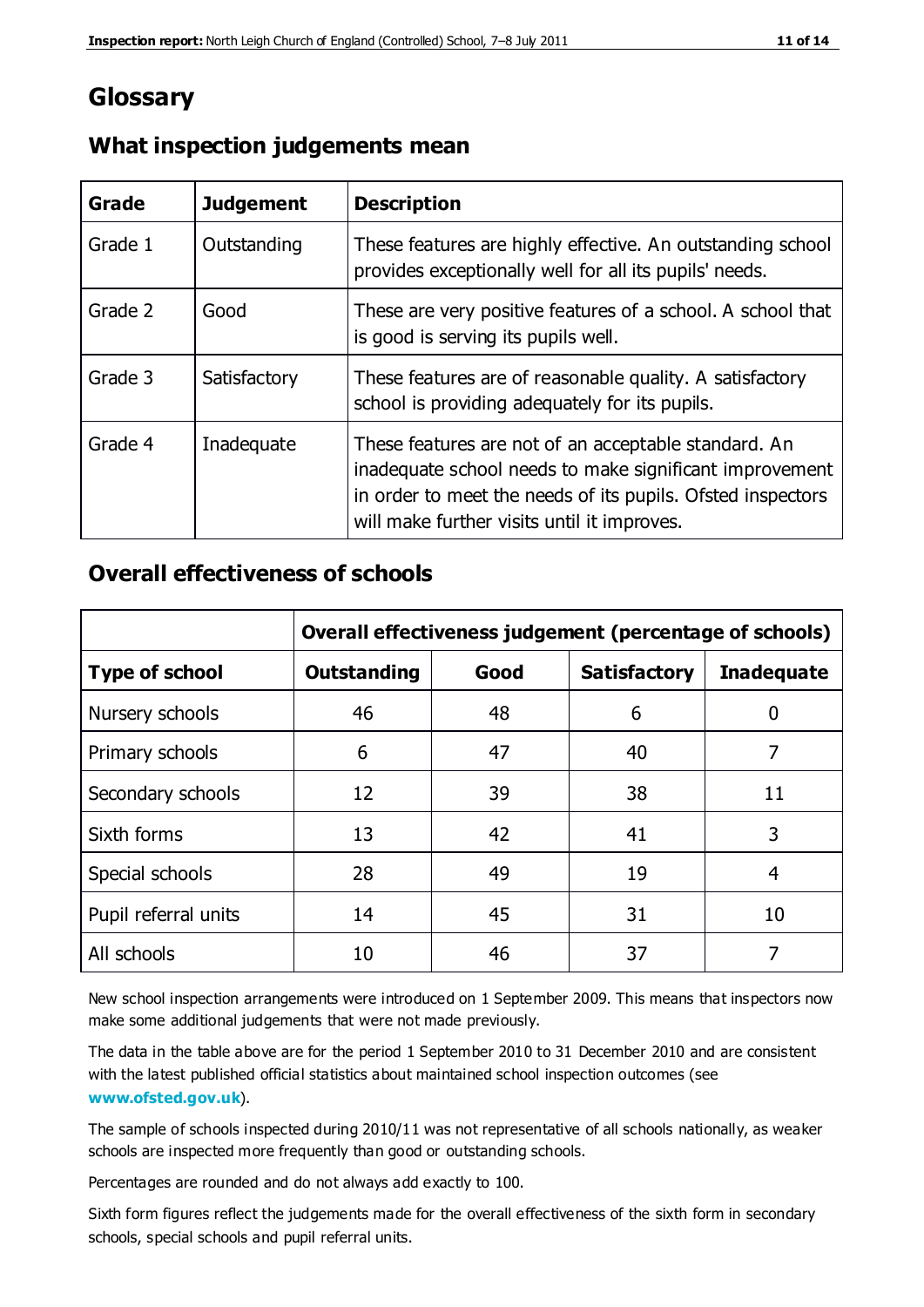## **Common terminology used by inspectors**

| Achievement:               | the progress and success of a pupil in their learning,<br>development or training.                                                                                                                                                          |
|----------------------------|---------------------------------------------------------------------------------------------------------------------------------------------------------------------------------------------------------------------------------------------|
| Attainment:                | the standard of the pupils' work shown by test and<br>examination results and in lessons.                                                                                                                                                   |
| Capacity to improve:       | the proven ability of the school to continue<br>improving. Inspectors base this judgement on what<br>the school has accomplished so far and on the quality<br>of its systems to maintain improvement.                                       |
| Leadership and management: | the contribution of all the staff with responsibilities,<br>not just the headteacher, to identifying priorities,<br>directing and motivating staff and running the school.                                                                  |
| Learning:                  | how well pupils acquire knowledge, develop their<br>understanding, learn and practise skills and are<br>developing their competence as learners.                                                                                            |
| Overall effectiveness:     | inspectors form a judgement on a school's overall<br>effectiveness based on the findings from their<br>inspection of the school. The following judgements,<br>in particular, influence what the overall effectiveness<br>judgement will be. |
|                            | The school's capacity for sustained<br>improvement.                                                                                                                                                                                         |
|                            | Outcomes for individuals and groups of pupils.                                                                                                                                                                                              |
|                            | The quality of teaching.                                                                                                                                                                                                                    |
|                            | The extent to which the curriculum meets<br>pupils' needs, including, where relevant,<br>through partnerships.                                                                                                                              |
|                            | The effectiveness of care, guidance and<br>support.                                                                                                                                                                                         |
| Progress:                  | the rate at which pupils are learning in lessons and<br>over longer periods of time. It is often measured by<br>comparing the pupils' attainment at the end of a key                                                                        |

stage with their attainment when they started.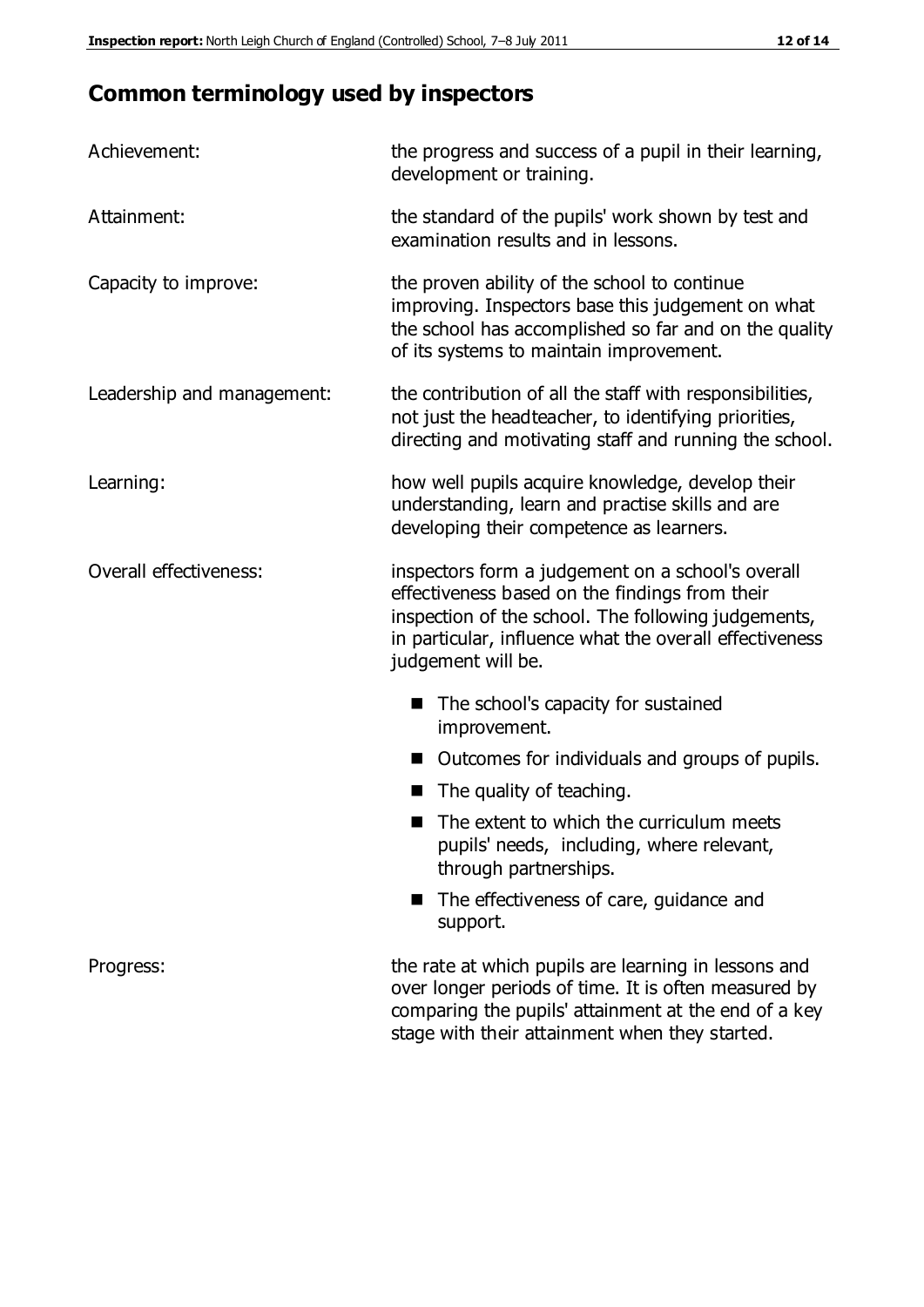#### **This letter is provided for the school, parents and carers to share with their children. It describes Ofsted's main findings from the inspection of their school.**

11 July 2011

#### Dear Pupils

#### **Inspection of North Leigh Church of England (Controlled) Primary School, Witney OX29 6SS**

Thank you for making us so welcome when we visited your school. We enjoyed meeting you, hearing your views and spending time in lessons. We found that yours is a good school. These are the things we liked best.

- You have good attitudes to learning and make increasingly good progress, particularly in reading.
- Those of you in Reception make good progress and are well looked after.
- Teaching and learning are good in most lessons.
- You feel very safe in school and you behave well.
- You undertake many jobs and make a good contribution to the school, and have good links with the local community, particularly through the church.
- Staff care for you and support you very well.
- You understand the importance of eating healthily and staying fit.
- $\blacksquare$  The provision for visits, clubs and after-school activities is good.
- $\blacksquare$  The leadership of the school, including the role of the governing body, partnerships with other schools, links with parents and carers, and the efforts made to keep you safe, are good.

To help you do even better, we have asked the school to do the following things.

- Ensure that you continue to make the rapid progress you have been making in recent terms so that standards are raised further by the end of Year 6, particularly in writing.
- **E** Ensure that you improve the quality and presentation of your written work.

All of you can help by continuing to work hard and doing your best. We hope that you will have every success in the future.

Yours sincerely

George Logan Lead inspector